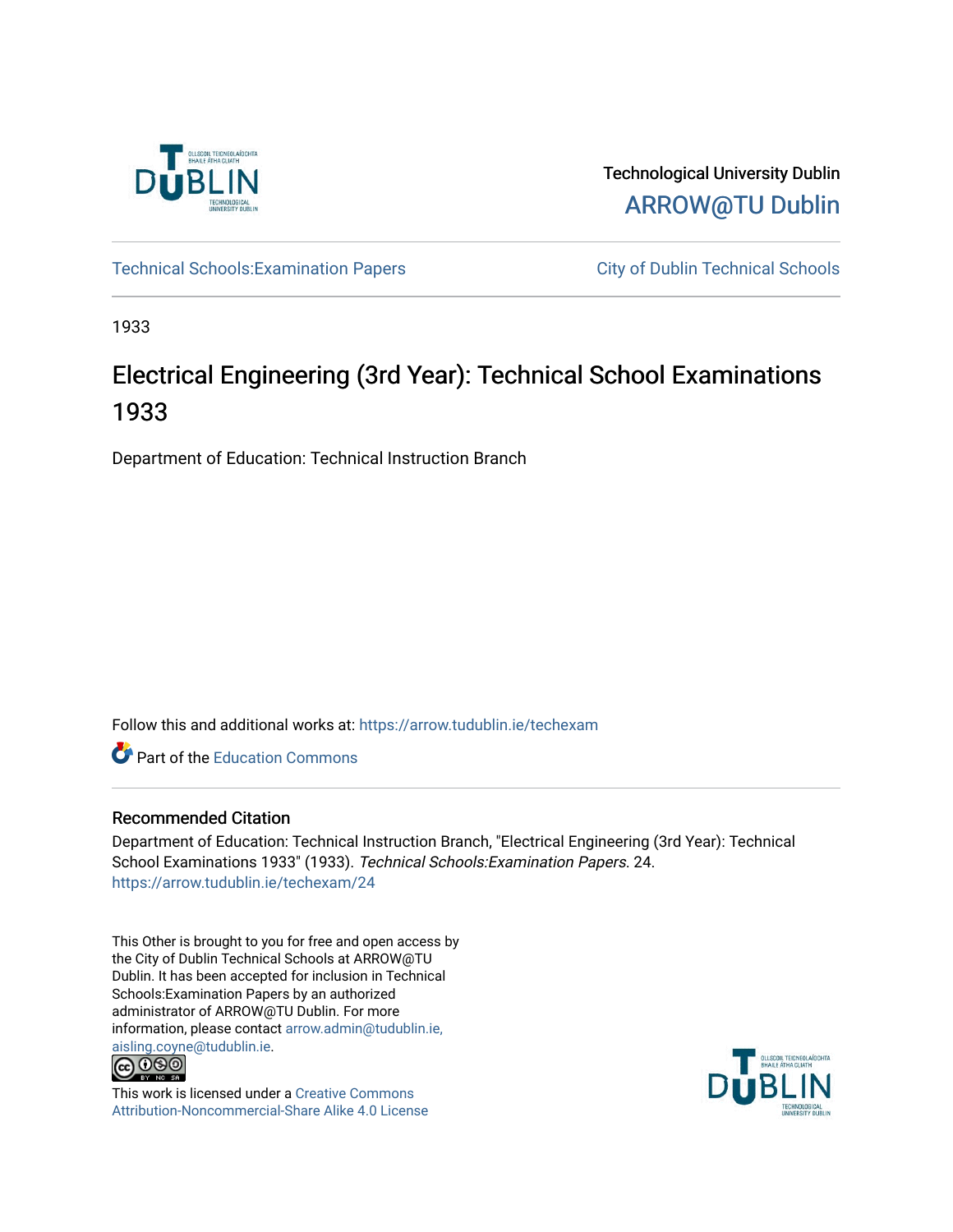# **COURSE IN ELECTRICAL ENGINEERING.** (53.)

**(58.1 AN ROINN OIDEACHAIS.**  (Department of Education.)

**BRAINSE AN CHEARD-OIDEACHAIS. (Technical Instruction Branch.)** 

TECHNICAL SCHOOL EXAMINATIONS. **1933.** 

### **ELECTRICAL ENGINEERING. (Third Year.)**

Wednesday, May  $24th - 7$  p.m. to 10 p.m.

Examiner-PROFESSOR W. BROWN, B.SC., M.I.E.E. Co-Examiner-J. P. HACKETT, ESQ., B.E., A.R.C.SC.I.

#### GENERAL INSTRUCTIONS.

You are carefully to enter on the Answer Book and Envelope supplied your Examination Number and the subject of examination, but you are not to write your name on either. No credit will be given for any Answer Book **upon** which your name is written, or upon which your Examination Number is not written.

You must not have with you any book, notes, or scribblingpaper.

You are not allowed to write or make any marks upon your paper of questions.

You must not, under any circumstances whatever, speak to or communicate with another candidate; and no explanation of the subject of the examination may be asked for or **given.** 

You must remain seated until your answer book has been taken up, and then leave the examination room quietly. You will not be permitted to leave before the expiration of twenty minutes from the beginning of the examination, and will not be re-admitted after having once left the room.

If you break any of these rules, or use any unfair means, **you are** liable to **be** dismissed from the examhation, and your examination may be cancelled by the Department.

Three hours are allowed for this paper. Answer-books, unless*previously given up, will be collected at 10 p.m.*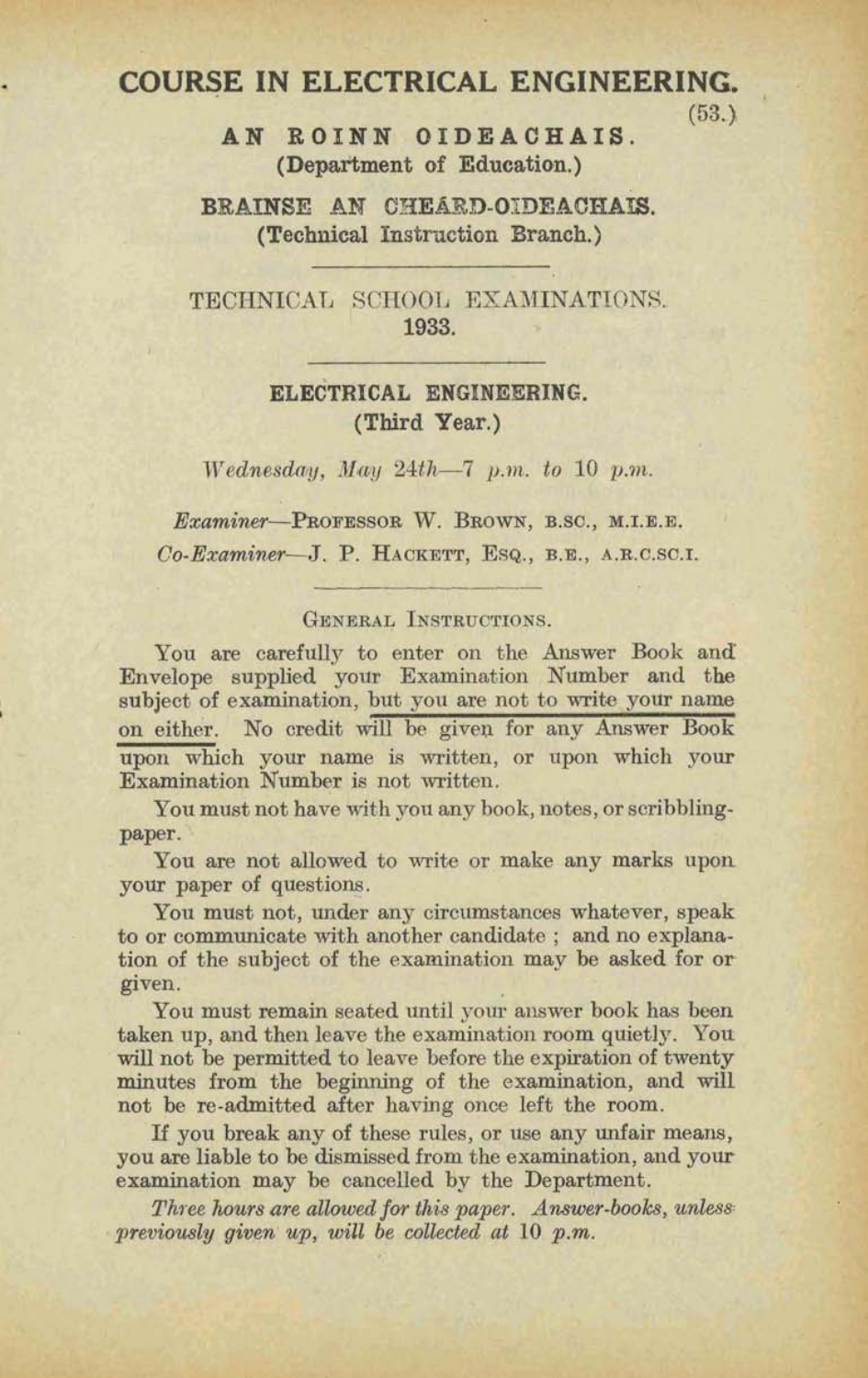#### INSTRUCTIONS.

Read the General Instructions on page 1.

(a) Not more than seven questions are to be attempted.

 $(b)$  Equal values are attached to the questions.

 $(c)$  Answers must be written in *ink*; diagrams may be made in pencil.

(d) Write the number of the question distinctly, in the margin of your paper, before the answer.

1. Describe, with the help of a neat sketch, the construction and action of a milliammeter. A milliammeter, of 2.5 ohms, resistance, which gives its full scale deflection with 200 milliamperes, is to be used as a voltmeter  $(a)$ reading up to  $5$  volts,  $(b)$  reading up to  $200$  volts. Find the necessary resistance and power absorbed in each case.

2. Define the terms microhm, megohm, mho, and specific conductivity.

Find the conductivity of an aluminium bus-bar 20 feet long, 4 inches wide and 0.5 inch thick. The specific conductivity of aluminium is 61 per cent. of that of copper which is  $58 \times 10^4$  mhos per cm. cube.

3. A coil carrying a current when placed in a magnetic field tends to set itself so that its axis is parallel to the lines of force of the field. Does this kind of action explain the working of a d.c. motor? Explain and give reasons.

4. Draw a typical half-loop of the B-H curve for iron and indicate on it the coercive force, retentivity, and maximum induction.

Find  $(1)$  the reluctance,  $(2)$  the magneto-motive force, (3) the magnetic force, (4) the ampere-turns required to produce a flux density of 6,000 lines per sq. cm. in an iron core with a mean length of magnetic path  $= 50$  cms. and cross-sectional area  $= 30$  sq. cms. The permeability of the iron being  $= 1,600$ .

 $\frac{2}{2}$ 

5. A d.c. generator has an open circuit curve given by the following values :-

Field amperes ... 1 2 3 5 7 10 12 15 Open circuit volts 80 156 228 376 460 568 604 616 Find the open circuit voltage of the machine if the resistance of the shunt circuit  $= 44$  ohms. On full load, the terminal volts  $= 500$ ; find the current out-put if the armature resistance =  $0.08$  ohm.

6. A 220 volt 7 H.P. motor has an armature resistance  $= 0.25$  ohm. When running without load at 1,200 r.p.m. the armature takes  $6$  amperes. Find  $(a)$  the resistance to be joined in series with the armature in order to reduce the speed to 600 r.p.m. at the rated load of 30 amperes,  $(b)$  the power lost in the resistance,  $(c)$  the speed regulation of the motor. Neglect armature reaction.

7. An electric tramway system being practically a constant potential system, why are shunt motors not used on the cars?

To pull a tram car along 400 lbs. are required, which we may assume constant at all speeds. The motors are supplied with a total current of 65 amperes at 500 volts; the over-all efficiency of motors and gearing is 52 per cent. Find the speed at which the car will travel.  $[1 K.W. = 1.34 H.P.]$ 

8. What kind of dynamo would you use to charge a battery of storage cells. Give reasons for your answer. A storage battery was charged for 6 hours with a steady current of 60 amperes at a mean P.D.  $= 120$  volts. The battery then supplied a current of 65 amperes for 5 hours. If the mean P.D. of discharge was 105 volts, find the efficiency of the battery in (1) ampere-hours. (2) Watthours.

9. Power is transmitted over a distance of 850 yards to a 500 volt motor having an efficiency 93 per cent. The out-put of the motor is 95 B.H.P., and the power given to the line by the generator is 85 K.W. Find (1) the generator voltage, (2) the weight of copper required for the line. [Sp.res. of copper =  $0.7 \times 10^6$  per inch cube. One cubic inch of copper  $= 0.32$  lb.]

10. State the various losses which occur in a dynamo working at full load.

The eddy current loss in a dynamo is 900 watts when the total magnetic flux per pole =  $3.2 \times 10^8$  lines and speed =  $600$  r.p.m. Find the loss when the flux =  $4.6 \times 10^6$  and the speed = 900 r.p.m.